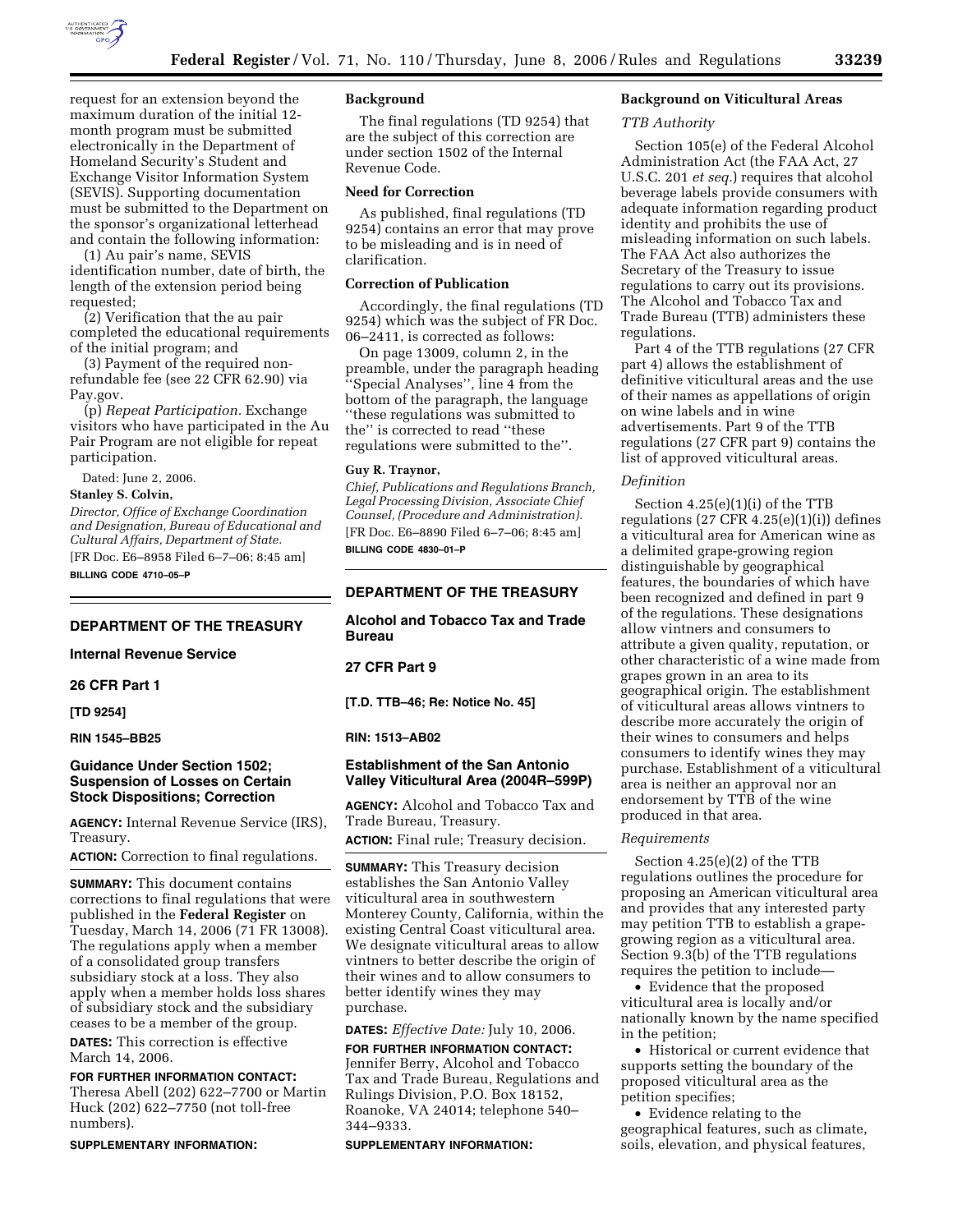that distinguish the proposed viticultural area from surrounding areas;

• A description of the specific boundary of the proposed viticultural area, based on features shown on United States Geological Survey (USGS) maps; and

• A copy of the appropriate USGS map(s) with the proposed viticultural area's boundary prominently marked.

## **San Antonio Valley Petition and Rulemaking**

## *General Background*

Paul Getzelman, Paula Getzelman, and Steve Cobb of Lockwood, California, petitioned TTB to establish the ''San Antonio Valley'' viticultural area in southwestern Monterey County, California, in a valley situated in the Santa Lucia mountain range. The area is entirely within the existing multicounty Central Coast viticultural area (27 CFR 9.75). According to the petitioners, there are approximately 235 square miles, or 150,400 acres of land, within the San Antonio Valley viticultural area. Over 700 of these acres are planted to vines.

We summarize below the evidence presented in support of the petition.

#### *Name Evidence*

According to the petitioners, the name ''San Antonio Valley'' dates back to 1771, when a small party of Spanish missionaries headed by Father Junipero Serra entered the oak-mantled valley in what was to become southern Monterey County. Near the river that he christened ''El Rio de San Antonio,'' they established a mission and named it ''San Antonio de Padua'' in honor of Saint Anthony of Padua. They later moved the mission to a location a couple of miles north at the confluence of the San Miguel and San Antonio Rivers, which provided the missionaries a more suitable place to plant grape vines for making sacramental wine for the Mission.

The petitioners cite the following reference sources as evidence of the historical and current usage of the name ''San Antonio Valley'':

• ''Memories of the San Antonio Valley,'' by Rachel Gillett, San Antonio Valley Historical Society, 1990. Ms. Gillet refers repeatedly to the area as ''San Antonio Valley.'' She states that the township of San Antonio was surveyed in 1865, near the El Camino Real or King's Highway (currently Jolon Road). She further notes that a San Antonio post office operated in the township from 1867 to 1887.

• ''California Place Names; The Origin and Etymology of Current

Geographical Names,'' by Erwin G. Gudde and William Bright, University of California Press, Fourth Edition. The authors note that the name San Antonio, which appears in the titles of many land grants and claims, has survived in a number of places, including in the names of the San Antonio River, San Antonio Mission, San Antonio Creek, and San Antonio Valley.

• ''Monterey County Place Names, a Geographical Dictionary,'' by Donald Thomas Clark, Kestrel Press, 1991. The author writes of the San Antonio Valley, ''this is the valley through which the San Antonio River flows.''

• Pelican Network Guide, an Internet travel site, states the following about the San Antonio Valley: ''Nearly secret, San Antonio Valley is an intriguing \* \* \* destination. About two and a half hours from Silicon Valley, yet far more remote in history, it provides environmental, literary, cultural, and historical rewards. San Antonio Valley is the setting for John Steinbeck's 'To an Unknown God', an early novel of his spiritual and ecological themes.'' (*See http:// www.pelicannetwork.net/ getaways.sanantonio.valley.htm.*)

The petitioners state that although the valley has been known by various names, often due to changes in ownership under the Spanish land grant system, the name San Antonio Valley has endured. According to the petitioners, local residents have long known the area as San Antonio Valley. The name ''San Antonio'' is used throughout the area-the San Antonio Union School, San Antonio Reservoir, and San Antonio River all can be found on the USGS map for Williams Hill, California. The petitioners note that while the southern portion of the proposed viticultural area is also known as Lockwood Valley, the name ''Lockwood'' is most accurately applied to a township in the southern portion of the San Antonio Valley.

### *Boundary Evidence*

The boundaries for the proposed viticultural area are the natural geographical boundaries of the San Antonio Valley. The proposed area, which includes approximately 150,400 acres of flat land and gently rolling hills, extends to the surrounding hillsides that rise to an elevation of approximately 2,200 feet. This valley, formed by the watershed of the San Antonio River, is situated in the Santa Lucia mountain range between the Pacific coast and the Salinas Valley. The San Antonio River flows across the Santa Lucia range in a southeasterly direction, then turns to the east and flows into the Salinas River. A dam built in the 1950s on the

river near the San Luis Obispo County line created the San Antonio Reservoir, which dominates the southeastern corner of the proposed San Antonio Valley viticultural area.

The proposed viticultural area's northwest boundary slices through part of the Fort Hunter Liggett Military Reservation. While the fort is currently under the jurisdiction of the United States Government, the petitioners note that it could be offered for sale to the public in the future. Because the military reservation encompasses much of the area in and around the boundary of the proposed San Antonio Valley viticultural area and shares the same growing conditions, the petitioners speculate that future uses of the land could include vineyards.

# *Distinguishing Features*

According to the petitioners, the San Antonio Valley's basin shape, elevation, climate, and soils contribute to significantly different growing conditions from those found in the adjoining areas within the extensive Central Coast viticultural area. The petitioners note that the Spanish missionaries were the first to recognize the valley's unique grape growing conditions. This viewpoint is reflected in the Pelican Network Guide, which states: ''The Spaniards, who liked the site for wine making because of its soil and climate, were right on the money.'' The growing conditions found in the proposed San Antonio Valley viticultural area are described by the petitioners below.

## Elevation

The elevation of the proposed San Antonio Valley viticultural area ranges from 850 feet to as high as 2,530 feet. The proposed area is surrounded by the higher Santa Lucia range to the west and south and a lower ridge averaging 1,500 feet in elevation to the north and east. According to the petitioners, the shape and elevation of the proposed area results in higher daytime and lower nighttime temperatures than in neighboring areas with lower elevations, such as the Monterey viticultural area (27 CFR 9.98) where the elevation ranges from 50 to 540 feet. The petitioners assert that the daily heatingcooling cycle produced by the proposed San Antonio Valley viticultural area's higher elevation allows grapes to achieve full, rich fruit flavor and color while retaining a crisp acidity.

#### Soils

Soil data submitted by the petitioners affirms that the San Antonio Valley has a distinctive soil profile comprised of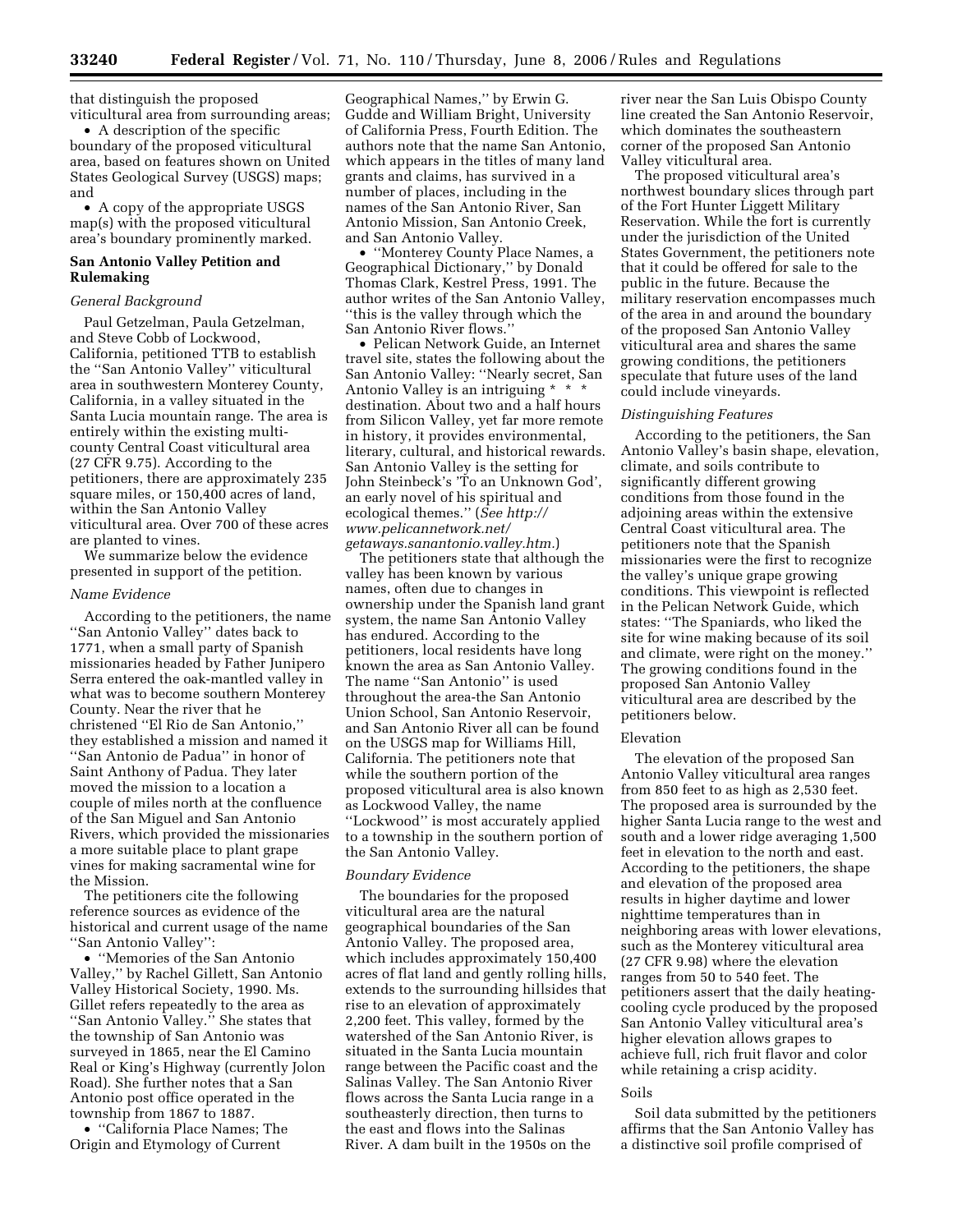nearly 40 different soil series, the majority of them alluvial in nature. The remaining soils found in the uplands consist of material from weathered sandstone and shale. Current vineyards are planted on flat to moderately sloping terrain. The principal soil series are Arbuckle gravelly loam, Chamise shaly loam, Lockwood loam and shaly loam, Placentia sandy loam, Placentia-Arbuckle complex, Rincon clay loam, Nacimiento silty clay loam, and Pinnacles coarse sandy loam. The submitted soil data for the area came from ''Soil Survey of Monterey County, California,'' published by the Soil Conservation Service of the U.S. Department of Agriculture.

The petitioners note that these soils differ from the soils of neighboring areas of Monterey County. In the San Bernabe viticultural area (27 CFR 9.171), for example, the soils, remnants of ancient sand dunes, are mostly of the eolian type. The adjacent Hames Valley viticultural area (27 CFR 9.147) has a very homogeneous soil profile with 75 percent of the soils derived from the Lockwood series. In contrast, the San Antonio Valley has a much more varied soil profile with the majority of the soil series being alluvial in nature.

#### Climate

The petitioners state that the San Antonio Valley's climate is much less affected by marine air than other areas of the Central Coast. A stable layer of marine air typically dominates coastal California weather causing higher humidity, cooler maximum temperatures, and warmer minimum temperatures. This effect occurs with greater duration in valleys close to the coast, such as Carmel Valley, Edna Valley, Santa Ynez Valley, and the lower Salinas Valley. Its influence decreases as one travels inland, especially in the upper areas of the Salinas Valley. According to the petitioners, the inland position of the San Antonio Valley and its basin shape act to block the intrusion of this marine air. Only when the upper level of atmospheric pressure allows the layer of marine air to expand to greater than its typical depth of 1,000—1,500 feet does the San Antonio Valley experience a marine air influence. This lack of a marine air influence creates a unique microclimate for the area, with drier, hotter days in summer and cooler nights in the spring and fall.

As evidence of this climatic distinction, the petitioners submitted temperature comparisons based on data from the National Weather Center. A comparison of growing season average monthly temperatures between San

Antonio Valley and nearby areas (Carmel Valley, Gonzales, Arroyo Seco, King City, and Paso Robles) shows that San Antonio Valley is considerably cooler than the other areas during April. The petitioners state that this is due to the San Antonio Valley's basin shape and drier conditions, factors that they state also cause the San Antonio Valley to experience more frequent frost episodes. However, from June through September the proposed San Antonio viticultural area averages warmer temperatures than the other areas, with the exception of Paso Robles, an area further inland than the San Antonio Valley.

The petitioners also submitted a comparison of both total growing season degree days and monthly degree days for the same places. (A measurement of heat accumulation during the growing season, one degree day accumulates for each degree Fahrenheit that a day's mean temperature is above 50 degrees, which is the minimum temperature required for grapevine growth; see ''General Viticulture,'' by Albert J. Winkler, University of California Press, 1974.) These comparisons show that San Antonio Valley typically accumulates more than 3,000 degree days during the growing season. Paso Robles accumulates 3,600 degree days for the same period, while Carmel Valley, Gonzales, and Arroyo Seco all accumulate fewer than 2,400 degree days each. King City accumulates roughly as many degree days for the growing season as San Antonio Valley. However, the monthly comparison shows that in King City the degree days accumulate steadily through the months, while in the San Antonio Valley the increase and decrease in degree days is much more dramatic, with most of the increase occurring during the summer months.

In addition to the temperature comparisons described above, the petitioners also submitted a microclimate comparison of the proposed San Antonio Valley viticultural area and two adjacent existing viticultural areas, Paso Robles and Hames Valley (27 CFR 9.84 and 9.147, respectively). The data covered a two-week period from September 16–29, 2003, and was collected at sites located on the Fort Hunter Liggett Military Reservation within the proposed viticultural area, at Bradley in the Hames Valley viticultural area, and at the Paso Robles Airport within the Paso Robles viticultural area. The petitioners submitted the data in the form of graphs exhibiting differences in temperature, dew point, humidity, and wind speeds between the three areas.

According to the graphs, wind speeds for the period were significantly lower in San Antonio Valley than in Hames Valley or Paso Robles. The petitioners state that this is because the topography of the proposed viticultural area blocks the strongest daily afternoon winds created by marine air influence. Dew points for the period were shown to be at least 10 degrees lower in the proposed San Antonio Valley viticultural area than in the other viticultural areas, reflecting the proposed viticultural area's lower humidity. The temperature data, according to the petitioners, shows that the proposed San Antonio Valley viticultural area also has a temperature profile that differs markedly from that of the Hames Valley or Paso Robles viticultural areas. Generally, this data shows that the proposed area is less affected by marine air intrusions. The petitioners note that during times of marine air influence, the proposed San Antonio Valley viticultural area has a much greater temperature variance than the two existing viticultural areas where the marine air moderates the temperatures. They also note that on days with little marine air influence, the proposed area experiences less temperature variation than the two existing areas.

Thus, the data submitted by the petitioners shows the climate in the proposed San Antonio Valley viticultural area to be significantly different in regard to temperature, wind, humidity, and degree day accumulations from surrounding existing viticultural areas. These differences, they contend, are a reflection of the proposed area's basin geography, making the grape growing environment in the proposed San Antonio Valley viticultural area unique relative to other Central Coast viticultural areas.

## *Notice of Proposed Rulemaking and Comments Received*

On May 19, 2005, TTB published a notice of proposed rulemaking regarding the establishment of the San Antonio Valley viticultural area in the **Federal Register** (70 FR 28865) as Notice No. 45. In that notice, TTB requested comments by July 18, 2005, from all interested persons. TTB received two comments in response to the notice.

The first comment, from the Monterey County Vintners & Growers Association, supported the establishment of the new area, stating that its designation provides consumers with a better tool for distinguishing between the wine producing areas of Monterey County. The second comment, from Anthony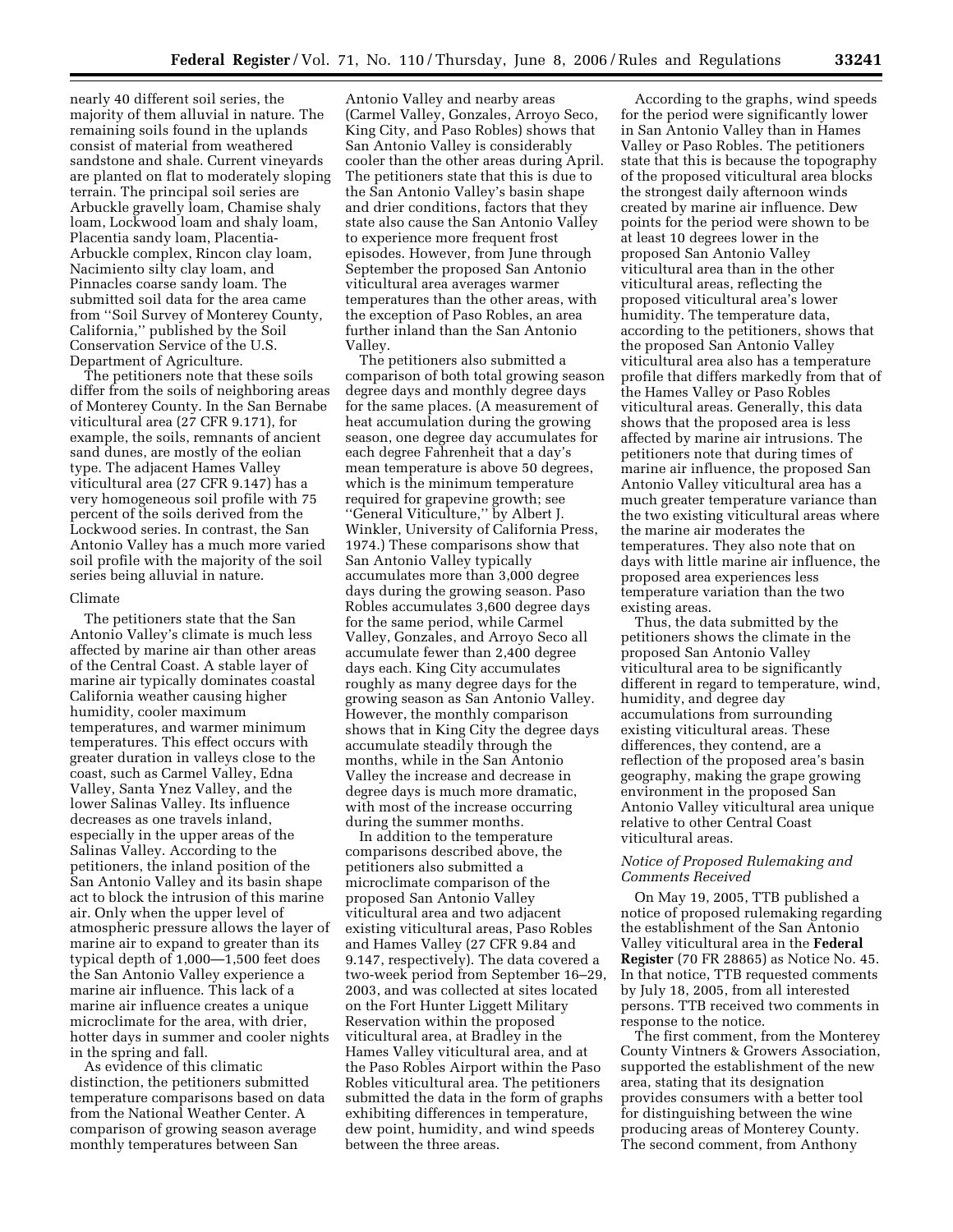Riboli, owner of San Antonio Winery in Los Angeles, California, opposed the creation of the viticultural area. Mr. Riboli states that he believes consumers will confuse the viticultural area name with the name of his winery. He did not, however, submit any evidence to support this position. He also notes that he owns a trademark for the brand name ''San Antonio Winery.''

TTB does not agree with the comment of Anthony Riboli that consumers will confuse the name of his winery, San Antonio Winery, with the name of the proposed viticultural area. The name ''San Antonio'' is a common place name that is used throughout the United States, most notably for the well-known city in Texas, and therefore we do not believe that consumers would specifically associate the name ''San Antonio Valley'' with Mr. Riboli's winery in Los Angeles. In addition, as we proposed in Notice No. 45, we will recognize only the entire name ''San Antonio Valley'' as a name of viticultural significance upon establishment of the proposed viticultural area. Thus, the establishment of this viticultural area will have no impact on the San Antonio Winery's ability to use its brand name on its wine labels (*See* the Impact on Current Wine Labels discussion below).

Furthermore, we do not believe that Mr. Riboli's trademark registration of the brand name ''San Antonio Winery'' has any bearing on this case. We believe the modifier ''valley'' within the name ''San Antonio Valley'' would sufficiently differentiate the viticultural area name from the San Antonio Winery name.

Additionally, it has long been the position of TTB and its predecessor, the Bureau of Alcohol, Tobacco, and Firearms (ATF), that trademark registration of a name does not limit our authority to establish a viticultural area with the same or similar name. In T.D. ATF–278, which established the Wild Horse Valley viticultural area, ATF stated:

It is not the policy of ATF to become involved in purely private disputes involving proprietary rights, such as trademark infringement suits. However, in the event a direct conflict arises between some or all of the rights granted by a registered trademark under the Lanham Act and the right to use the name of a viticultural area established under the FAA Act, it is the position of ATF that the rights applicable to the viticultural area should control. ATF believes that the evidence submitted by the petitioner establishes that the designation of the Wild Horse Valley viticultural area is in conformance with the laws and regulations. Accordingly, ATF finds that Federal registration of the term ''Wild Horse'' does

not limit the Bureau's authority to establish a viticultural area known as ''Wild Horse Valley.'' (See 53 FR 48244, November 30, 1988.)

This policy on the relationship between trademarks and viticultural areas was upheld in *Sociedad Anonima Vina Santa Rita* v. *Dept. of Treasury,*  193F. Supp. 2nd 6 (D.D.C 2001). In that decision, the court held that ''while the Lanham Act affords Plaintiff certain rights and causes of action with respect to the use of its marks, the ATF's decision to approve the Santa Rita Hills [viticultural area] does not impede those rights.'' (See *Santa Rita* at 22.) In other words, by this rule, TTB is not creating a name but recognizing a pre-existing geographic fact.

#### **TTB Finding**

After careful review of the San Antonio Valley viticultural area petition and the comments received, TTB finds that the evidence submitted supports the establishment of the proposed viticultural area. Therefore, under the authority of the Federal Alcohol Administration Act and part 4 of our regulations, we establish the ''San Antonio Valley'' viticultural area in Monterey County, California, effective 30 days from this document's publication date.

### *Boundary Description*

See the narrative boundary description of the viticultural area in the regulatory text published at the end of this final rule.

#### *Maps*

The petitioners provided the required maps, and we list them below in the regulatory text.

#### **Impact on Current Wine Labels**

Part 4 of the TTB regulations prohibits any label reference on a wine that indicates or implies an origin other than the wine's true place of origin. With the establishment of this viticultural area and its inclusion in part 9 of the TTB regulations, its name, ''San Antonio Valley,'' is recognized as a name of viticultural significance. Consequently, wine bottlers using ''San Antonio Valley'' in a brand name, including a trademark, or in another label reference as to the origin of the wine, must ensure that the product is eligible to use the viticultural area's name as an appellation of origin.

For a wine to be eligible to use as an appellation of origin the name of a viticultural area specified in part 9 of the TTB regulations, at least 85 percent of the grapes used to make the wine must have been grown within the area

represented by that name, and the wine must meet the other conditions listed in 27 CFR 4.25(e)(3). If the wine is not eligible to use the viticultural area name as an appellation of origin and that name appears in the brand name, then the label is not in compliance and the bottler must change the brand name and obtain approval of a new label. Similarly, if the viticultural area name appears in another reference on the label in a misleading manner, the bottler would have to obtain approval of a new label.

Different rules apply if a wine has a brand name containing a viticultural area name that was used as a brand name on a label approved before July 7, 1986. See 27 CFR 4.39(i)(2) for details.

#### **Regulatory Flexibility Act**

We certify that this regulation will not have a significant economic impact on a substantial number of small entities. This regulation imposes no new reporting, recordkeeping, or other administrative requirement. Any benefit derived from the use of a viticultural area name is the result of a proprietor's efforts and consumer acceptance of wines from that area. Therefore, no regulatory flexibility analysis is required.

## **Executive Order 12866**

This rule is not a significant regulatory action as defined by Executive Order 12866 (58 FR 51735). Therefore, it requires no regulatory assessment.

#### **Drafting Information**

Jennifer Berry of the Regulations and Rulings Division drafted this document.

#### **List of Subjects in 27 CFR Part 9**

Wine.

## **The Regulatory Amendment**

■ For the reasons discussed in the preamble, we amend 27 CFR, chapter 1, part 9, as follows:

## **PART 9—AMERICAN VITICULTURAL AREAS**

■ 1. The authority citation for part 9 continues to read as follows:

**Authority:** 27 U.S.C. 205.

## **Subpart C—Approved American Viticultural Areas**

■ 2. Subpart C is amended by adding § 9.194 to read as follows:

## **§ 9.194 San Antonio Valley.**

(a) *Name*. The name of the viticultural area described in this section is ''San Antonio Valley''. For purposes of part 4